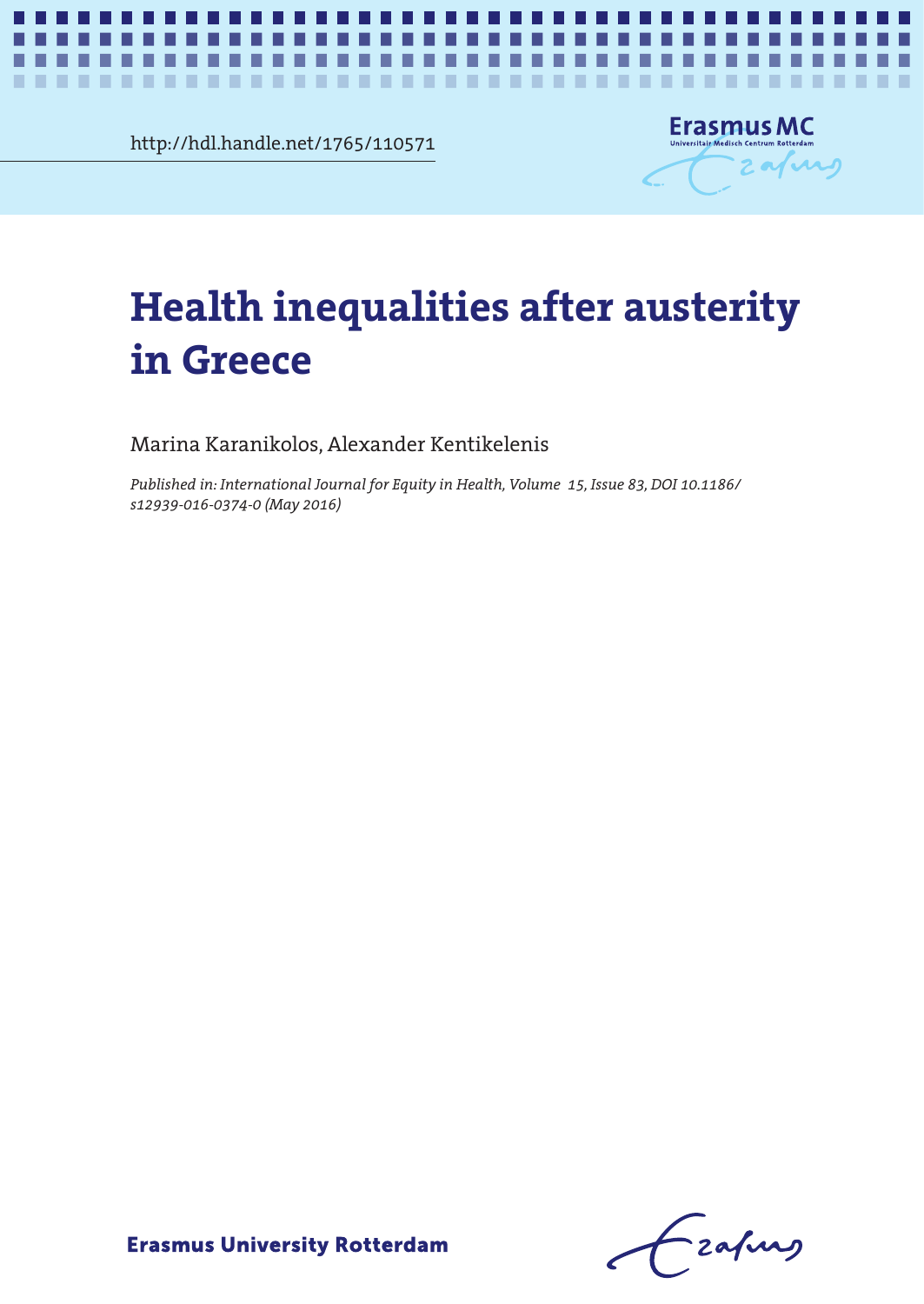## **Abstract**

Since the beginning of economic crisis, Greece has been experiencing unprecedented levels of unemployment and profound cuts to public budgets. Health and welfare sectors were subject to severe austerity measures, which have endangered provision of as well as access to services, potentially widening health inequality gap. European Union Statistics on Income and Living Conditions data show that the proportion of individuals on low incomes reporting unmet medical need due to cost doubled from 7 % in 2008 to 13.9 % in 2013, while the relative gap in access to care between the richest and poorest population groups increased almost ten-fold. In addition, austerity cuts have affected other vulnerable groups, such as undocumented migrants and injecting drug users. Steps have been taken in attempt to mitigate the impact of the austerity, however addressing the growing health inequality gap will require persistent effort of the country's leadership for years to come.

Frahing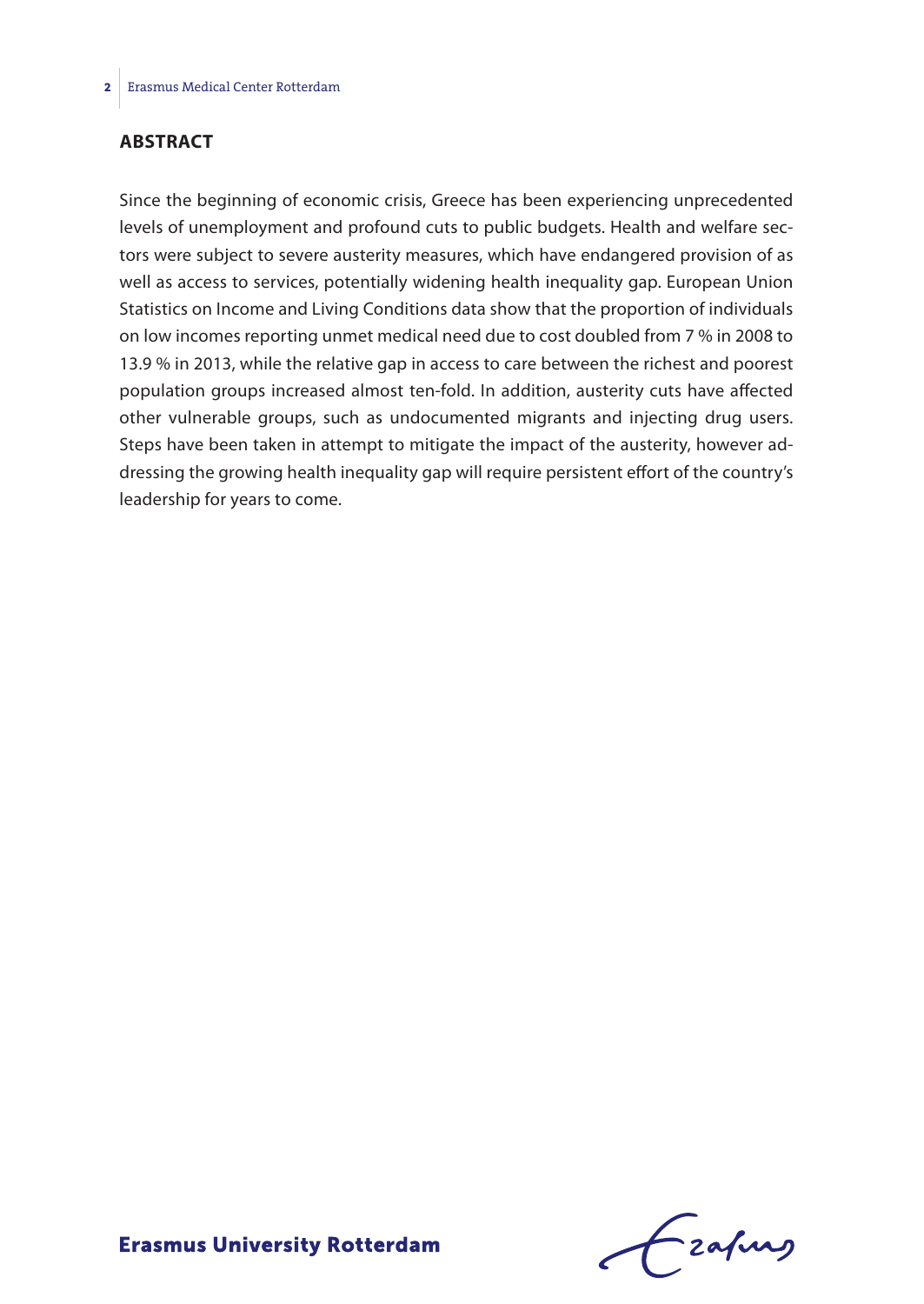### **Background**

Entering in the 9th year of economic crisis in 2016, Greece has witnessed a 29 % drop in its gross domestic product (GDP) between 2008 and 2014, while, as of 2014, the unemployment rate reached 26.5 % and long-term unemployment 19.5 %. The crisis—and the associated policy response designed by Greece's international creditors—resulted in sharp reductions in public expenditures amounting to a 36 % drop between 2009 and 2014 [1].

## **Main text**

A range of developments in the country have endangered the provision of health and welfare services as well as people's ability to access them, which—in turn—can have adverse impacts on health equity. But have some population groups been affected more than others?

First, as in Greece access to health care is largely determined by employment, people without jobs as well as their family members (estimated to exceed 2 million) have been left without comprehensive health coverage[2]. Second, the health sector itself has been the target of a persistent revenue-raising and cost-cutting drive, with lowincome households being disproportionately affected. Recent reforms have included the introduction of user fees to access hospital services, increased co-payments for pharmaceuticals, discontinuation of programmes for vulnerable populations, and long waiting lists for access to health services[3]. Finally, the overall economic climate as a result of the crisis—high unemployment, fear of job loss, and loss of income—can also have an impact on health inequalities, as they are linked to higher general mortality[4, 5], deteriorating mental and physical health[6], and higher exposure to determinants of ill-heath[7].

The latest available data from representative population survey European Union Statistics on Income and Living Conditions (EU-SILC) reveals that Greece's worsening economic conditions have undermined access to health care services, particularly for those most vulnerable. The proportion of individuals on low incomes reporting unmet medical need due to cost doubled from 7 % in 2008 to 13.9 % in 2013 (Figure 1). At the same time, self-reported unmet need in the richest population quintile is at the lowest level since the beginning of the crisis, leading to the increase of the relative gap between the richest and poorest population groups to almost ten-fold between 2008 and 2013[1].

Frahing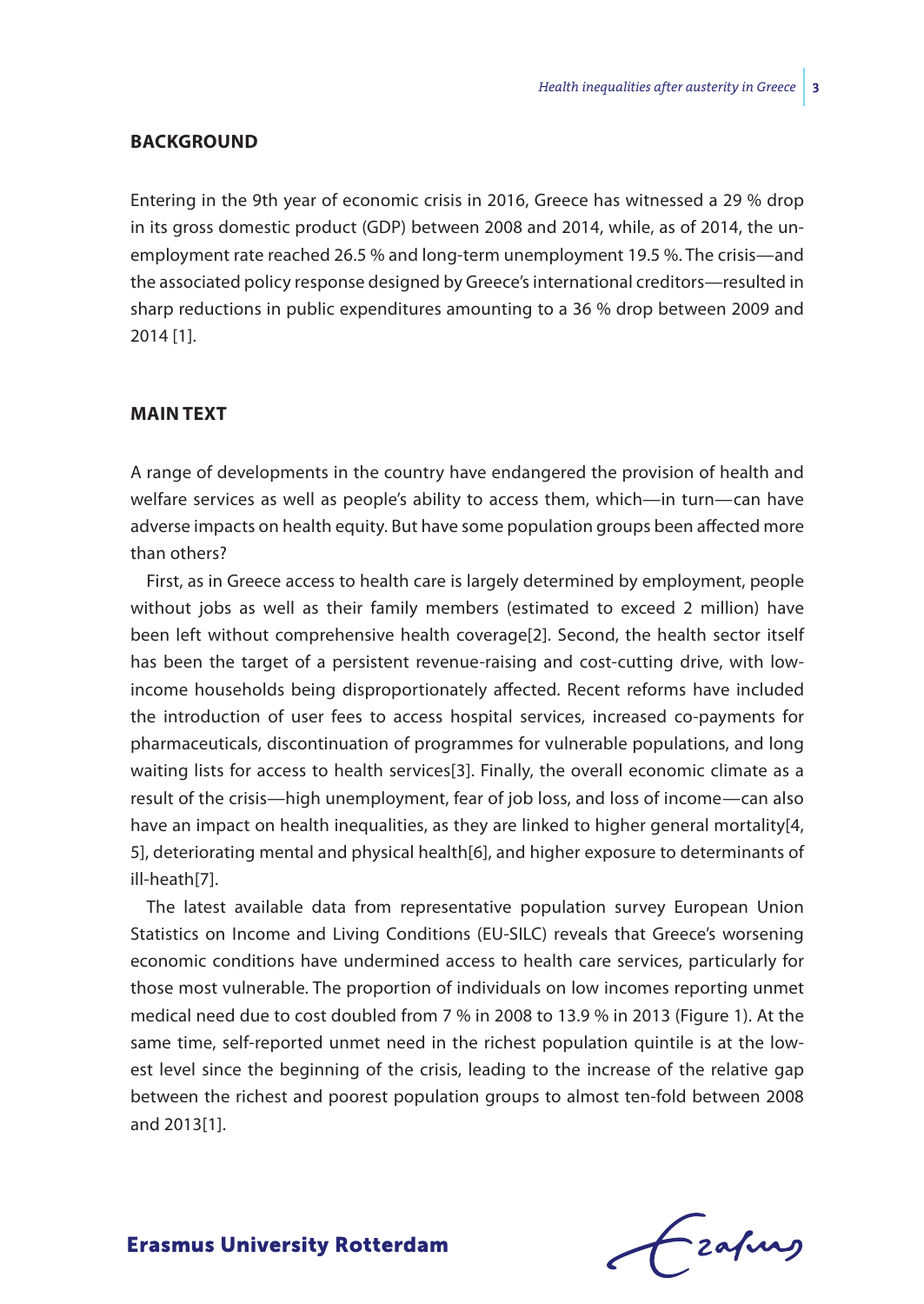## **4** Erasmus Medical Center Rotterdam



**Figure 1.** Inequalities in unmet medical need due to cost by income level, Greece, 2008-2013

In addition, the most vulnerable groups who frequently are left invisible to official statistics and population surveys are at the forefront of feeling the consequences of the austerity. A study focusing on undocumented migrants demonstrated that 62 % had unmet health need, while 53 % had major difficulty in accessing health services, with key barriers being the cost and long waiting lists[8]. Access to health services, including emergency and inpatient treatment, medical examinations and mental health care deteriorated for homeless people during the recession[9]. Cuts to already modest disease prevention programmes have led to HIV outbreak among the injecting drug users in 2011-13, while incidence of tuberculosis more than doubled in this population in 2013 compared to 2012[3]. Provision of services for these vulnerable groups rely largely on charities, which now also have to cope with increasing demand from impoverished general population, as user charges for healthcare services and pharmaceuticals affect large proportion of households with low income.

Since the issue of the impact of crisis and austerity on health and access to care in Greece was raised a few years ago[10], a number of actions were taken. For instance, a health voucher scheme intended to cover 230,000 people with basic services only covered 10 % of these in the first 17 months since its introduction in 2013. The legislative initiative from June 2014 which enabled access to primary and inpatient care and to pharmaceuticals for the uninsured in practice was hampered by rigid bureaucratic means-testing procedures for eligible groups and lack of information for healthcare providers[11]. These measures to mitigate the impact of crisis and austerity on the public health in Greece have come too little and too late. The growing health inequality gap suggests that the Greek welfare state—reeling under the pressure of exhaustive austerity—has failed to live up to its promise of universal health coverage.

- zafung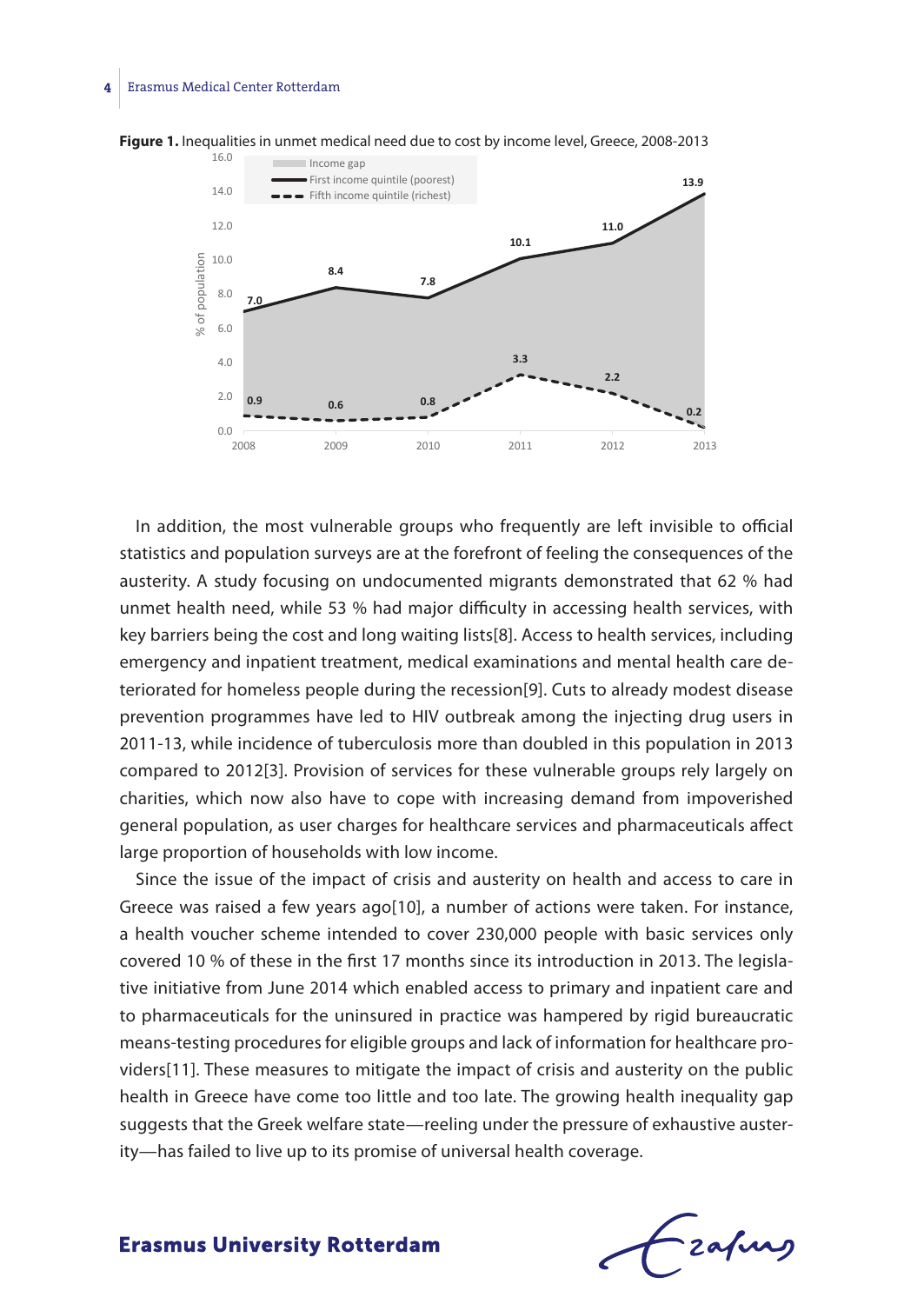## **Conclusions**

Chronic as well as recent ailments of Greece's health system continue to affect its capacity to adequately shelter the social groups most affected by the crisis. Recent political turmoil in 2015—including two national elections, a referendum, a Eurozone membership crisis, and the refugee crisis—have drawn attention away from the pressing challenges for the country's health system. Beginning to address the growing health inequality gap will require the coordinated and persistent effort of the country's leadership over the years to come.